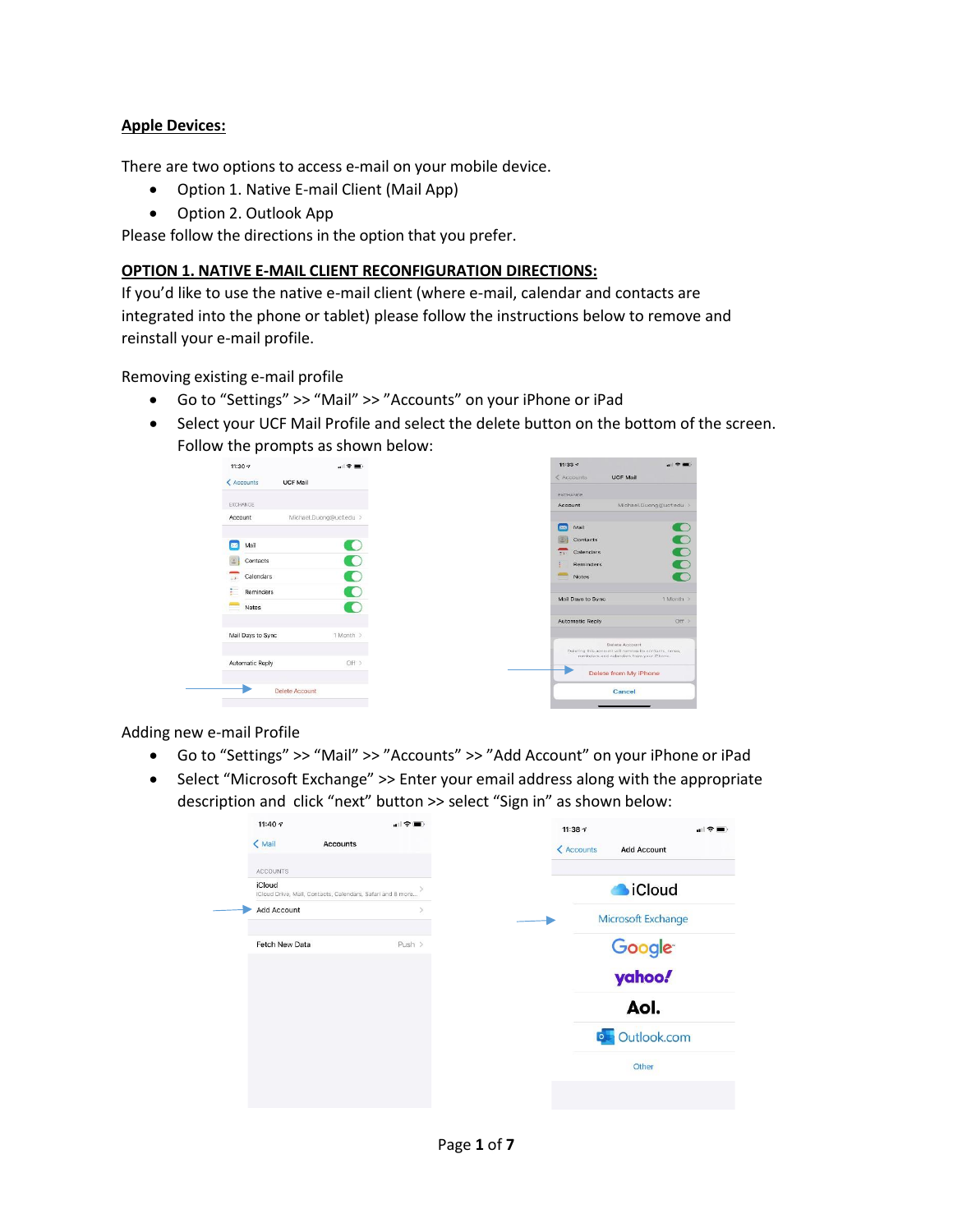

- On the UCF Federated login page, enter your NID and password and click "Sign on."
	- o An additional authentication option will be presented. Please select the most widely used option of "Send me a Push" if you already have the DUO app installed on your phone.
	- o If you do not have the DUO app and are configured to receive a call to authenticate please select the "Call Me" button to complete your multi-factor login.



• If you have DUO installed, you can tap on the notification that may appear as shown below or you can navigate to the DUO app where you will be presented with an option to validate your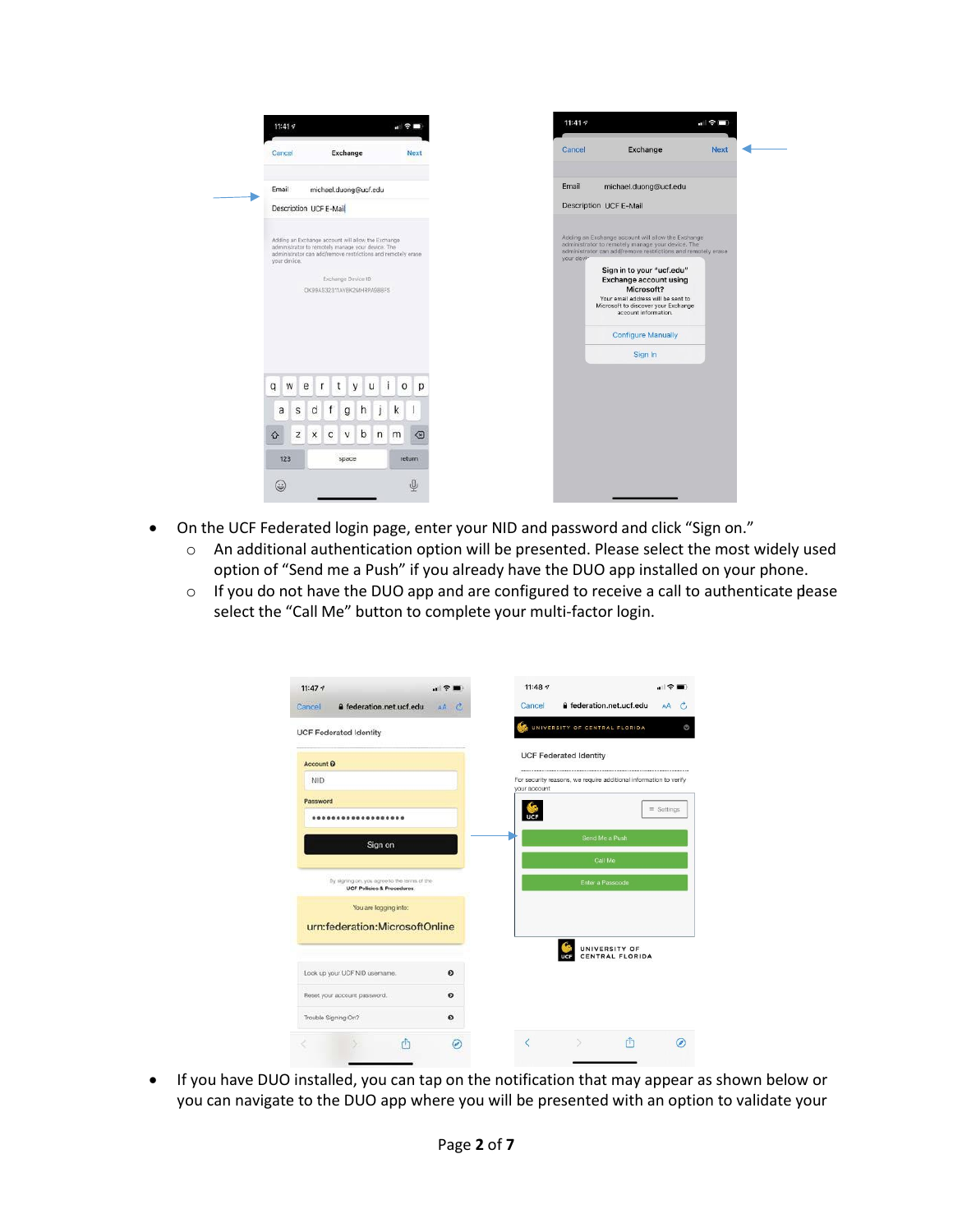request. Please select the "Approve" button to complete your multi-factor authentication as shown below.

| <b>UCF Federated Identity</b> |                                                                   |                   | UCF                                                           |
|-------------------------------|-------------------------------------------------------------------|-------------------|---------------------------------------------------------------|
| your account                  | For security reasons, we require additional information to verify |                   | University of Central Florida<br>UCF Federated Identity AD FS |
|                               |                                                                   | $\equiv$ Settings | $\stackrel{\circ}{\sim}$                                      |
| <b>UCF</b>                    | end Mein Push                                                     |                   | ⊚<br>132.170.20.252<br>Orlando, FL, US                        |
|                               | Call Me                                                           |                   | $\odot$<br>12:38:29 PM EDT                                    |
|                               | Enter a Passcode                                                  |                   | August 9, 2021                                                |
|                               | Pushed a login request to your device<br>Cancel                   |                   |                                                               |
|                               | UNIVERSITY OF<br>CENTRAL FLORIDA                                  |                   |                                                               |
|                               |                                                                   |                   |                                                               |

- Navigate back to the email configuration screen as shown below to complete the configuration of your e-mail profile and select the "Save" button. You should now see a list of all your e-mail accounts as shown below.
	- o If you have multiple e-mail accounts listed and would like to make your UCF E-Mail thedefault e-mail account, please follow the next step, otherwise disregard this step and close the settings app.

| ACCOUNTS<br>Mail<br>iCloud<br>iCloud Drive, Mail, Contacts, Calendars, Safari and 8 more<br>Contacts<br><b>UCF E-Mail</b><br>Mail, Contacts, Calendars, Reminders, Notes<br>Calendars |        |
|---------------------------------------------------------------------------------------------------------------------------------------------------------------------------------------|--------|
|                                                                                                                                                                                       |        |
|                                                                                                                                                                                       |        |
|                                                                                                                                                                                       |        |
|                                                                                                                                                                                       |        |
|                                                                                                                                                                                       |        |
| Add Account                                                                                                                                                                           |        |
| Reminders                                                                                                                                                                             |        |
| Notes                                                                                                                                                                                 |        |
| Fetch New Data                                                                                                                                                                        | Push > |

o Select the "< Mail" button as shown below and scroll down until you see Default Account.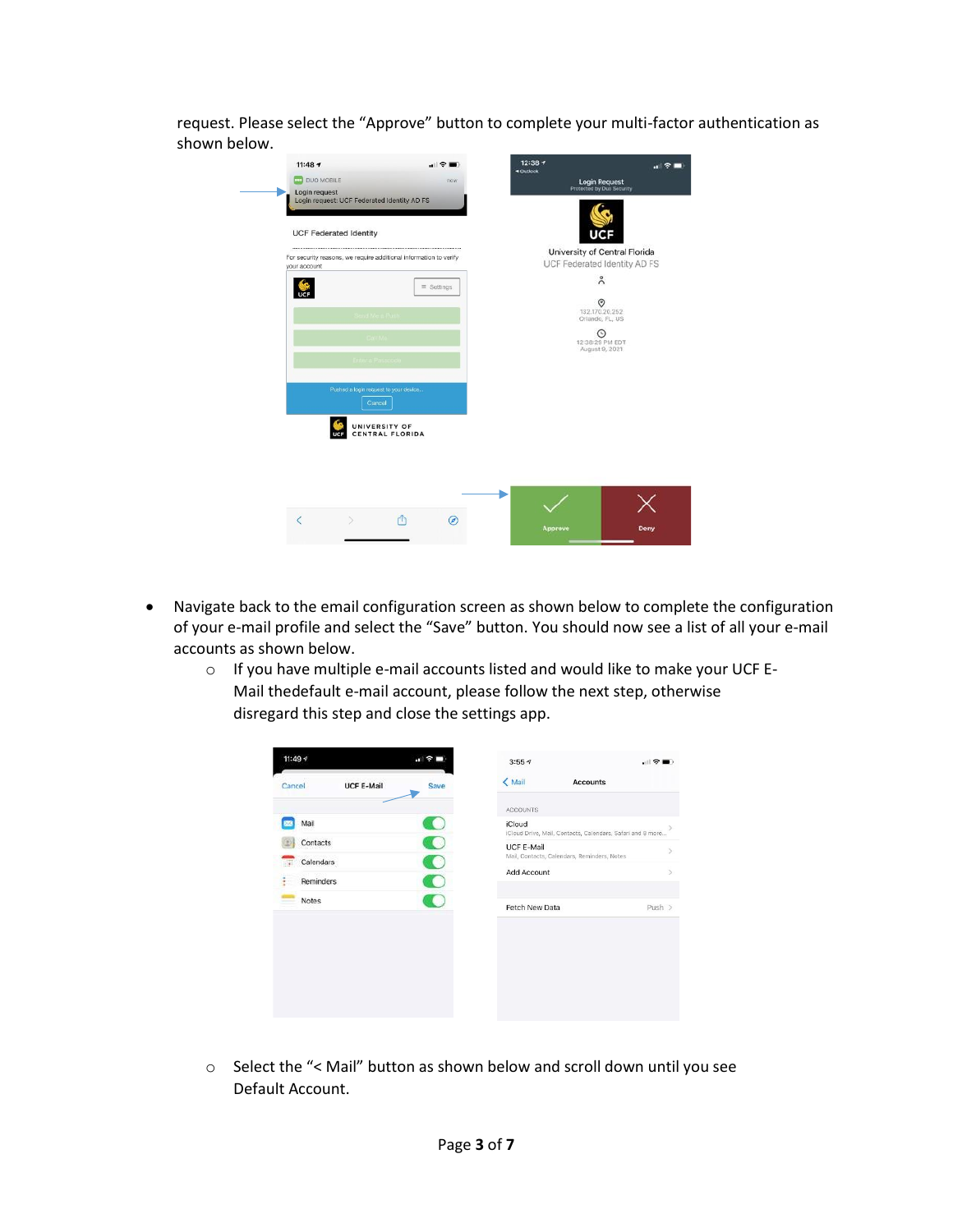- Select "Default Account" as shown below.
- Select the UCF E-Mail where a check mark will appear as shown below.
- Select "< Mail" to confirm your selection as shown below.
- You can now close the setting app.

| $\langle$ Mail<br><b>Accounts</b>                           |        | < Settings<br>Mail               |                                                                           |
|-------------------------------------------------------------|--------|----------------------------------|---------------------------------------------------------------------------|
|                                                             |        |                                  |                                                                           |
| <b>ACCOUNTS</b><br>iCloud                                   |        | THREADING                        |                                                                           |
| iCloud Drive, Mail, Contacts, Calendars, Safari and 8 more. |        | Organize by Thread               |                                                                           |
| UCF E-Mail<br>Mail, Contacts, Calendars, Reminders, Notes   |        | Collapse Read Messages           |                                                                           |
| Add Account                                                 |        | Most Recent Message on Top       |                                                                           |
|                                                             |        | Complete Threads                 |                                                                           |
| Fetch New Data                                              | Push > | Muted Thread Action              | Mark as Read >                                                            |
|                                                             |        | <b>Blocked Sender Options</b>    | Leave in Inbox >                                                          |
|                                                             |        | Blocked                          |                                                                           |
|                                                             |        | <b>COMPOSING</b>                 |                                                                           |
|                                                             |        | Always Bcc Myself                |                                                                           |
|                                                             |        | Mark Addresses                   | Off >                                                                     |
|                                                             |        | Increase Quote Level             | On >                                                                      |
|                                                             |        | Include Attachments with Replies | Never >                                                                   |
|                                                             |        | Signature                        | Sent from my iPhone >                                                     |
|                                                             |        | Default Account                  | iCloud >                                                                  |
| $4:08 \; \text{-}$                                          | .⊩ হ   | 4:11.9                           | 川守                                                                        |
| $\langle$ Mail<br>Default Account                           |        | < Settings<br>Mail               |                                                                           |
| iCloud                                                      |        | THREADING                        |                                                                           |
| UCF E-Mail                                                  |        | Organize by Thread               |                                                                           |
|                                                             |        | Collapse Read Messages           |                                                                           |
|                                                             |        | Most Recent Message on Top       |                                                                           |
|                                                             |        | <b>Complete Threads</b>          |                                                                           |
|                                                             |        | Muted Thread Action              |                                                                           |
|                                                             |        | <b>Blocked Sender Options</b>    |                                                                           |
|                                                             |        | Blocked                          |                                                                           |
|                                                             |        | COMPOSING                        |                                                                           |
|                                                             |        | Always Bcc Myself                |                                                                           |
|                                                             |        | Mark Addresses                   |                                                                           |
|                                                             |        | Increase Quote Level             |                                                                           |
|                                                             |        | Include Attachments with Replies | vever                                                                     |
|                                                             |        | Signature<br>Sei                 | Mark as Read ><br>Leave in Inbox ><br>Off $>$<br>On ><br>from my iPhone > |

• Your mail will begin syncing and downloading content. Please be aware that you will receive new mail and calendar notifications as the profile is updating. This should go on for a few minutes.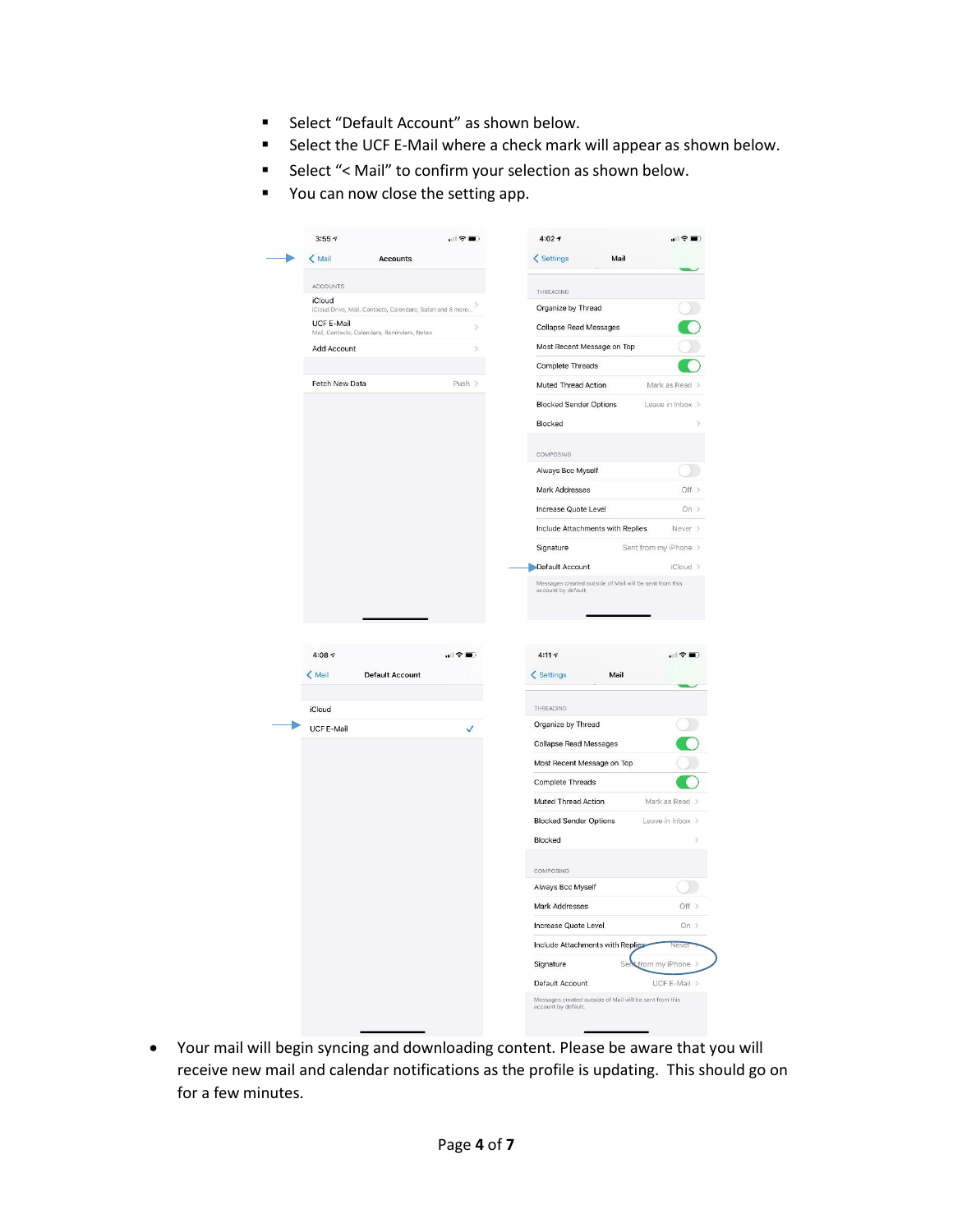## **OPTION 2. OUTLOOK APP INSTALLATION DIRECTIONS:**

If you'd like to use Outlook (where e-mail, calendar, contacts are separated from your phone and contained in the app only), please follow the instructions below to install and configure the Outlook app.

• Go to the "App Store" >> "Search" and enter "Microsoft Outlook" in the search box Select the "Get" button to download the app on to your phone as shown below. Please note, you may be required to authenticate to your iCloud account.



- Close the App Store and navigate to the Outlook App you downloaded
	- o Select "Add"
	- o In "Add Account" section:
		- Enter your e-mail address and select the on "Add Account" button



- On the UCF Federated login page, enter your NID and password and click "Sign on".
	- o An additional authentication option will be presented. Please select the most widely used option of "Send me a Push" if you already have the DUO app installed on your phone.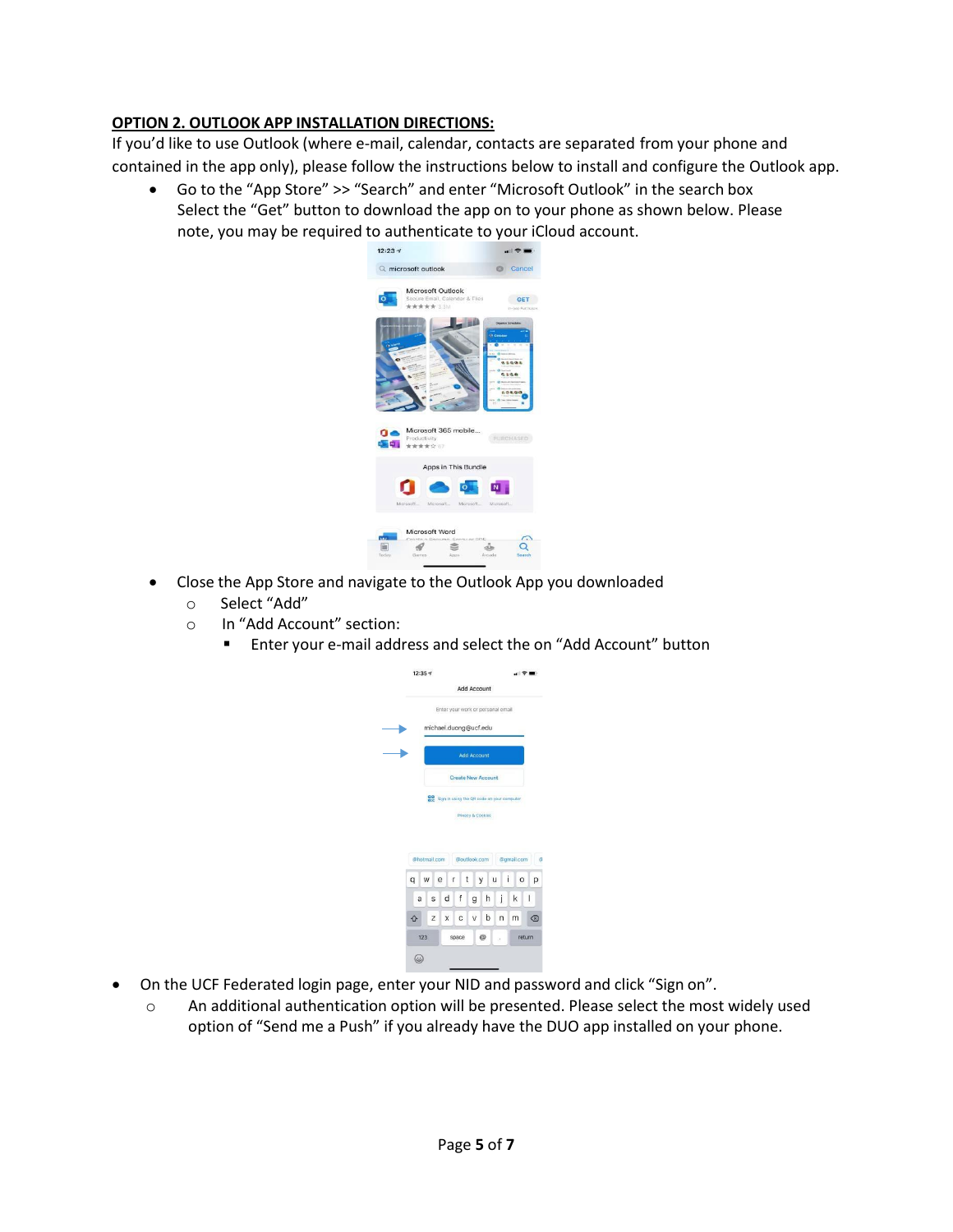o If you do not have the DUO app and are configured to receive a call to authenticate, press the "Call Me" button to complete your multi-factor login.

| a federation.net.ucf.edu<br>Cancel                                                    | $AA$ $C$  | Cancel       | e federation.net.ucf.edu                                          | AA                |
|---------------------------------------------------------------------------------------|-----------|--------------|-------------------------------------------------------------------|-------------------|
| <b>UCF Federated Identity</b>                                                         |           |              | UNIVERSITY OF CENTRAL FLORIDA                                     |                   |
| Account <sup>6</sup>                                                                  |           |              | <b>UCF Federated Identity</b>                                     |                   |
| <b>NID</b>                                                                            |           | your account | For security reasons, we require additional information to verify |                   |
| Password                                                                              |           |              |                                                                   |                   |
|                                                                                       |           |              |                                                                   | $\equiv$ Settings |
| Sign on                                                                               |           |              | Send Me a Push                                                    |                   |
|                                                                                       |           |              |                                                                   |                   |
|                                                                                       |           |              | Call Me                                                           |                   |
| By signing on, you agree to the terms of the<br><b>UCF Policies &amp; Procedures.</b> |           |              | Enter a Passcode                                                  |                   |
| You are logging into:                                                                 |           |              |                                                                   |                   |
| urn:federation:MicrosoftOnline                                                        |           |              |                                                                   |                   |
|                                                                                       |           |              | UNIVERSITY OF<br>CENTRAL FLORIDA                                  |                   |
|                                                                                       | $\bullet$ |              |                                                                   |                   |
|                                                                                       | $\bullet$ |              |                                                                   |                   |
| Look up your UCF NID usemame.<br>Reset your account password.<br>Trouble Signing On?  | $\bullet$ |              |                                                                   |                   |

• If you have DUO installed, you can tap on the notification that may appear as shown below or you can navigate to the DUO app where you will be presented with an option to validate your request. Please select the "Approve" button to complete your multi-factor authentication as shown below.